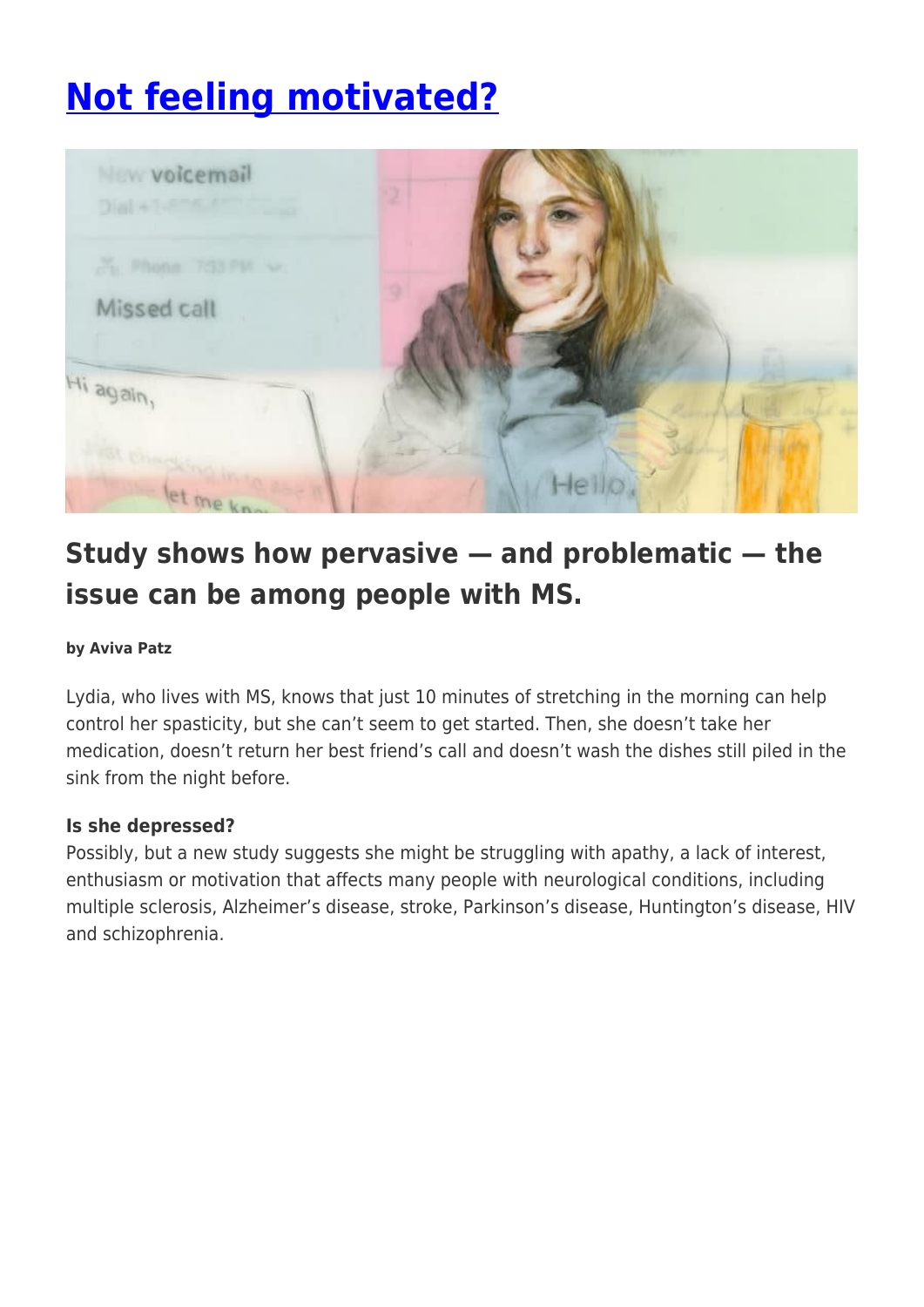

**Apathy can be frustrating for those who have it because completing important tasks — both large and small — becomes difficult.** Photo: iStock

"While apathy and depression are often studied together in clinical samples, the two have been found to be distinct symptoms in many neurological populations," explains Jeannie Lengenfelder, PhD, assistant director of traumatic brain injury research at the Kessler Foundation, and lead author of the study. "Apathy and depression may, therefore, present themselves independently of one another and have independent effects on daily functioning."

Lydia may be a hypothetical case, but apathy in MS is real, and understanding it is important because it can sabotage a person's self-care, which may contribute to worsening symptoms and diminished quality of life. According to Lengenfelder, people with MS who struggle with apathy fail to keep appointments, take their medications, participate in their treatment or show concern for their health. They may also end up dropping out of community life or damaging their various relationships.

Understanding apathy and finding ways to overcome it are critical for successfully managing MS symptoms and maintaining relationships and quality of life.

### **The research**

In the study, presented at the 35th Annual Meeting of the Consortium of MS Centers in Orlando, Florida, in November 2021, Lengenfelder and her team sought to determine the prevalence of apathy among people with MS.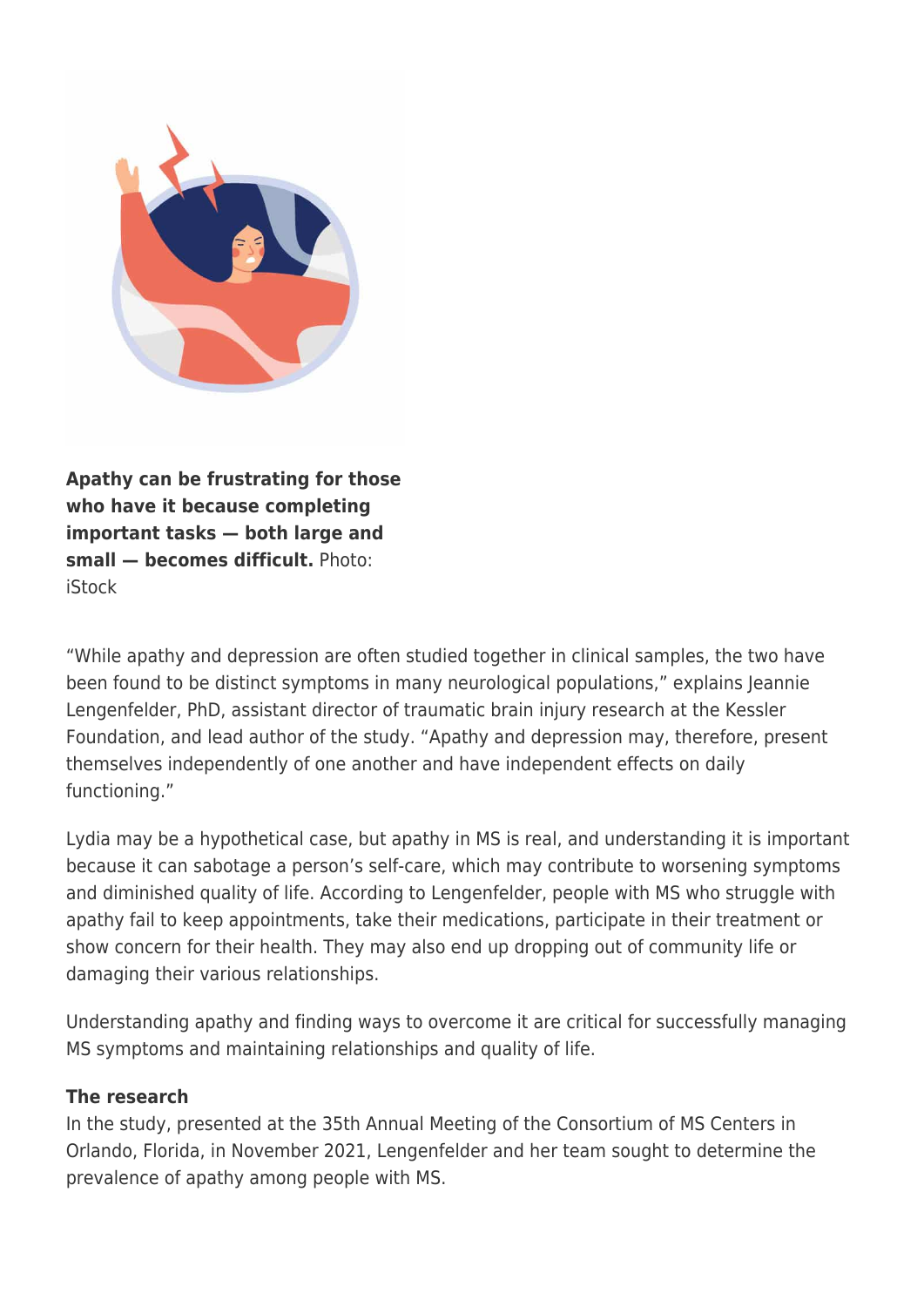To measure apathy, characterized as "lack of initiation, lack of interest, reduced spontaneity, indifference and reduced self-awareness," they asked 41 people who have been living with relapsing-remitting MS for an average of 14 years to answer questions on an apathy evaluation scale. They also asked those people's significant others to fill out a companion version of the questionnaire.

The results showed that 39% of the study participants with MS have significant apathy.

"This was an interesting study, although not entirely surprising," notes clinical psychologist Meghan Beier, PhD, a part-time assistant professor at Johns Hopkins University School of Medicine in the Department of Physical Medicine and Rehabilitation. "As the researchers mentioned, in medical conditions where there is an impact on the brain, we often see a subset of individuals who have challenges with 'get up and go' or with initiating tasks."

# **Origins of apathy**

While you might suspect that dealing with MS symptoms and treatments for over a decade could lead to burnout, that's not the cause of apathy.

"It's not a lack of desire, not a lack of effort, not laziness," Beier says. "It is a lack of, or reduced volume on, the part of the brain that internally prompts the person to act."

Specifically, according to Lengenfelder, it's disruption in the frontal-subcortical circuits — a part of the brain that allows you to act on your environment.

Beier explains it this way: "Our brains need to plan an action, then send a signal to the body to initiate the action. If our brains don't send or have trouble sending the 'initiate' signal, the person doesn't act."

# **Effects of apathy**

In her clinical experience, Beier sees people with apathy knowing the list of tasks they'd like to accomplish but having difficulty getting started. "It can sometimes feel like being overwhelmed with where to start or thinking about a task but realizing 10 minutes later you still haven't started it and not quite knowing why," she says.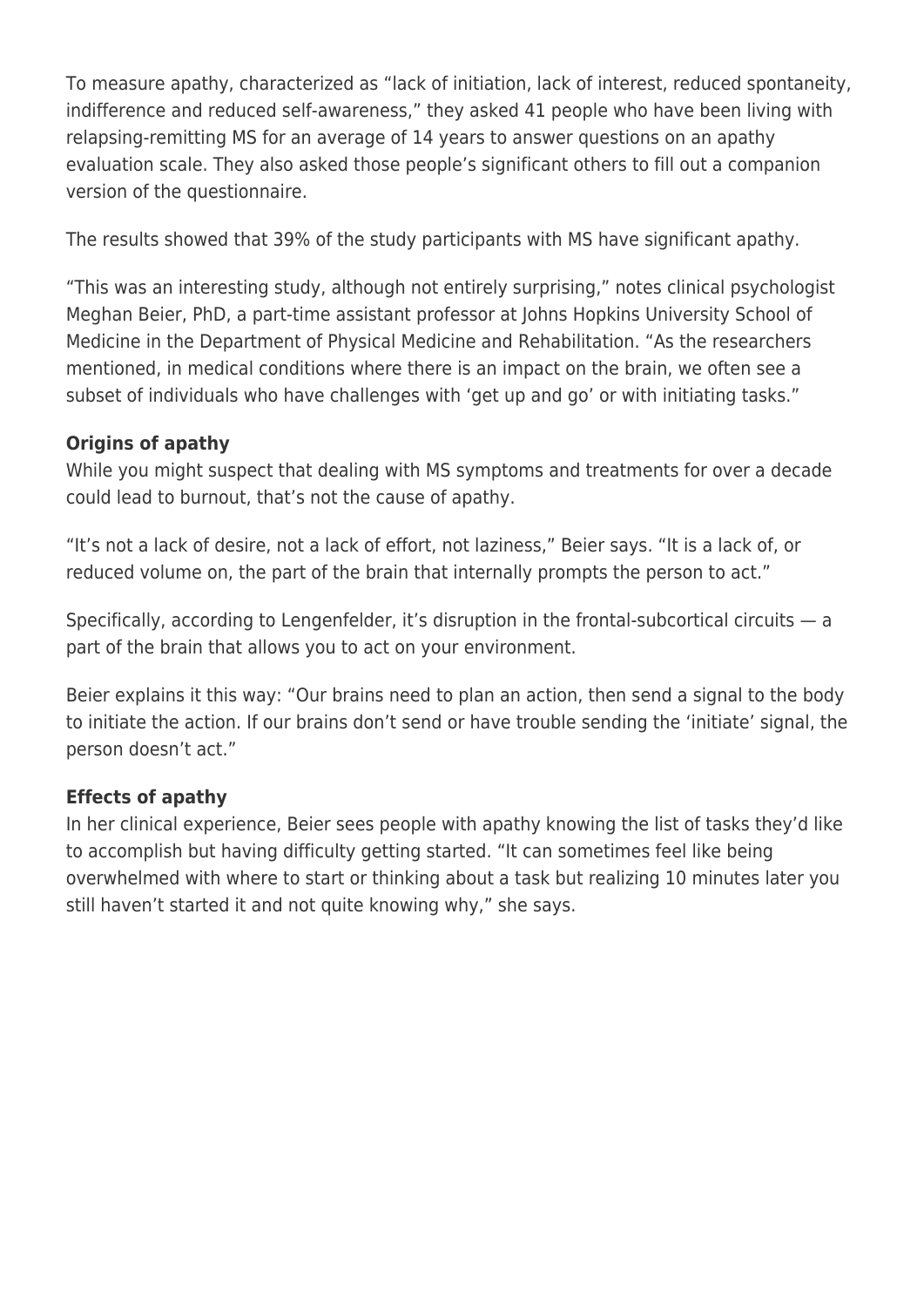

**There are several things people with MS can do to help treat apathy, including reporting symptoms to their care team, medication and simple lifestyle strategies, such as setting alarms or voice alerts to prompt action.** Photo: iStock

As confusing and frustrating as apathy is for people who have it, it's also mystifying to their families. "They may feel frustrated because they perceive the person as being able to accomplish these tasks and not understanding why they aren't starting or completing them," Beier says.

Relatives may interpret it as depression or severe fatigue and may overcompensate by doing more for the person with apathy. That's potentially problematic, according to Beier, because the more others do for us, the less we do for ourselves, and over time, the less we're capable of doing.

Apathy can also be confusing to healthcare professionals, who may attribute its symptoms to depression or fatigue, which can lead them to suggest treatments or interventions that aren't as targeted or helpful.

#### **Treatments for apathy**

The first step is to report symptoms to your caregiving team, says Lengenfelder.

"Education for patients and caregivers on the difference between depression and apathy is important so that individuals can be aware when features of apathy exist, even when treated for depression," she says.